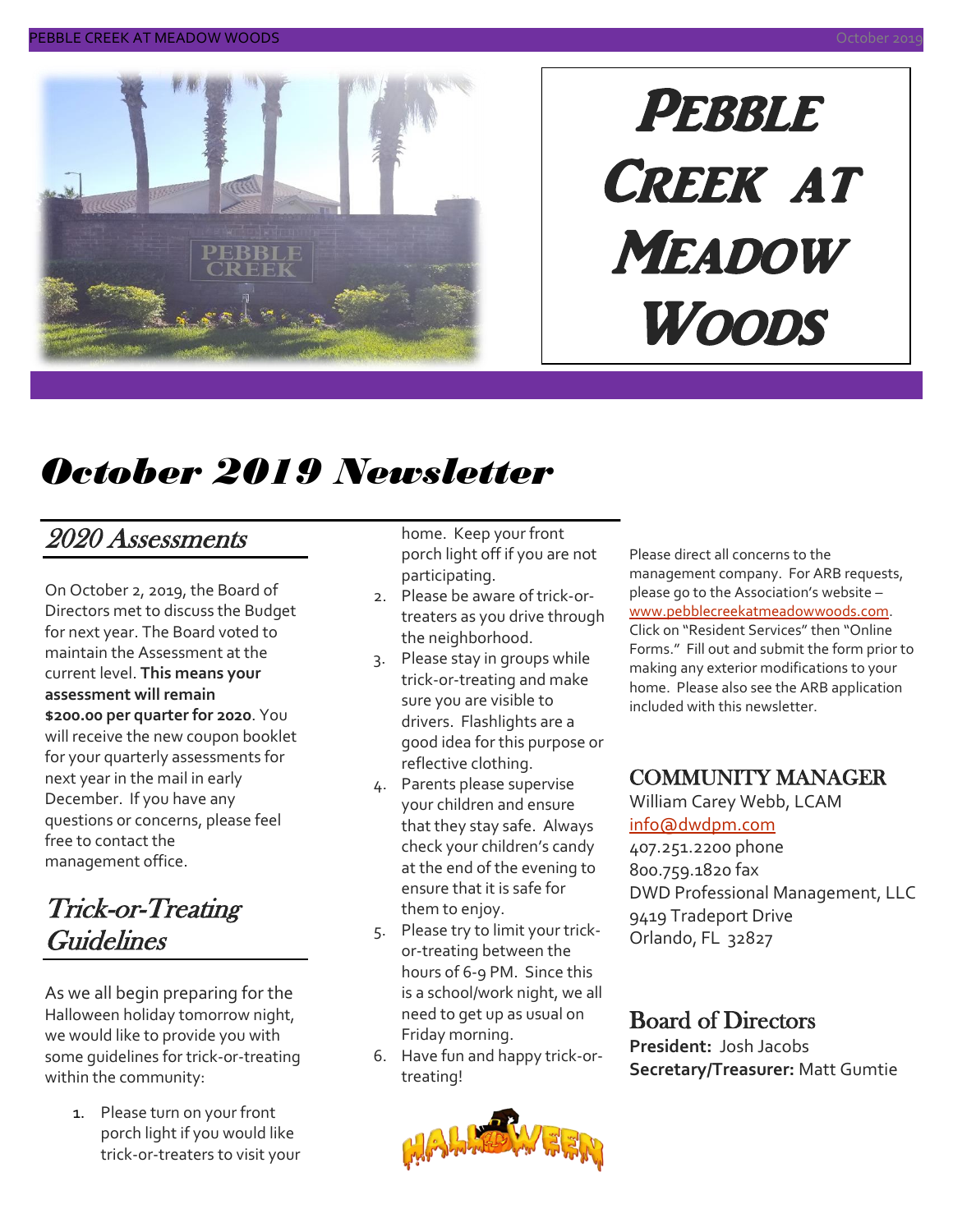### Architectural Guidelines – Approved Colors for Homes and Roofs

Please be aware that the Board has established the following architectural guidelines for your community:

#### **Approved Paint Color Schemes and Shingle Colors:**

The Pebble Creek at Meadow Woods community has several approved color schemes for painting your homes and several approved shingle colors for replacing your roofs available for your review on the community website. Please use the following link to view these options:

[https://pebblecreekatmeadowwoods.weebly.com/architectural-change-form.html.](https://pebblecreekatmeadowwoods.weebly.com/architectural-change-form.html)

If you have any questions or concerns regarding the process for making exterior modifications to your home, please feel free to contact the management office for further instructions and assistance. You may also review the article below on pages 4-5.

### DWD Upcoming Holiday Hours

Please be advised that the offices for DWD Professional Management will be closed on **Thursday, November 28 and Friday, November 29, 2019** in observance of the Thanksgiving holiday. Our offices will also be closed on **Monday, December 23, 2019 through Wednesday, January 1, 2020** in observance of the Christmas and New Year's holidays. We wish everyone a happy holiday season.

### Association Payments Via the Payment Portal with Center State and Payment **Reminders**

If you have set-up automatic payments through the on-line payment system with Center State Bank, please be aware that DWD Professional Management does not have access to that system and any updates needed must be made directly by you. If you have made any errors in terms of the amount of your payment or the frequency of your payment, please login into the portal to make any necessary revisions. Go to schedule payments, cancel the current request, and start a new request with the correct payment amount and/or frequency.

Please keep in mind that the system is automatically selected for monthly payments, so please indicate the correct frequency for your association payments and change as needed. The assessment payments for Pebble Creek are quarterly and are due on January 1, April 1, July 1, and October 1. Please also be aware that all on-line payments take 2 to 3 business days for processing before they are applied to your account.

In addition, the on-line payment system is a payment portal only. This system is not connected to the account system with the management company. The payment portal does not have any information regarding your current account balance. If you need your account balance or a full detailed payment history report, you must contact the management company directly.

Finally, please be aware that DWD Professional Management does not send payment reminders by text or email. If you are receiving payment reminders through text or email, this is because you have signed up for it through the online payment portal. If you have signed up for the reminders in error, please login into the portal. Go to notifications and cancel/edit the request and make any changes needed or set-up a new request.

If you have any questions or concerns about the on-line payment portal, please contact the management office for assistance.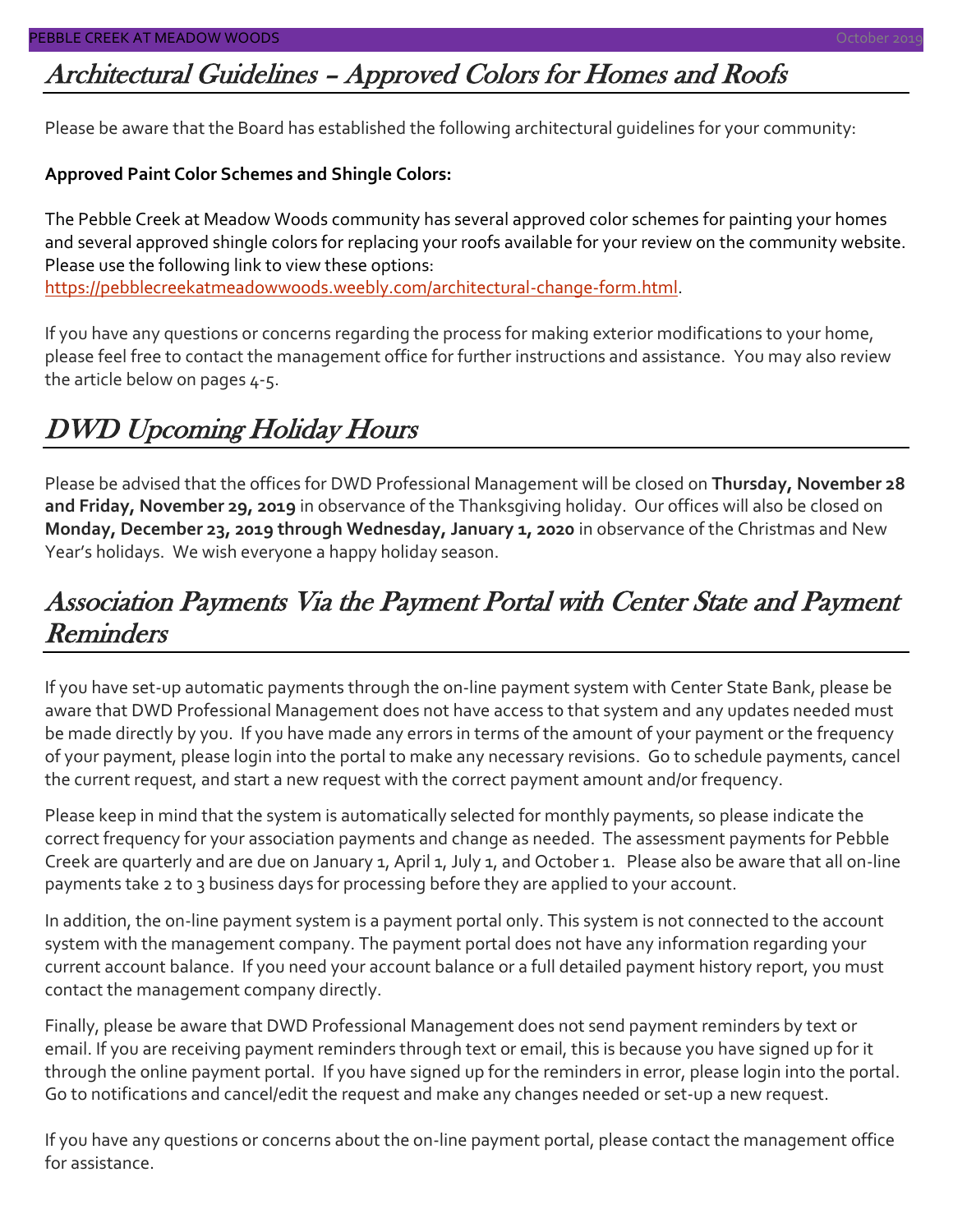### Reporting Street Light Outages

If you notice a street light out on your street, please call Duke Energy at 407-629-1010 to report the street name or section where the light is located. You may also visit the following website to report the outage: [https://www.duke](https://www.duke-energy.com/customer-service/request-light-repair)[energy.com/customer-service/request-light-repair.](https://www.duke-energy.com/customer-service/request-light-repair)

Please contact the management office if you need assistance or if you have any questions.

### Pool Rules

Please be advised that the pool closes at sundown every day. No unauthorized people may enter the pool after this time. Many people ask why the Association has chosen to close the pool at sundown. The answer is simple. **We did NOT choose this time**. The State of Florida decided this for us! *Since there is not enough light per State guidelines, we must close the pool when the sun goes down*.

Next, there is a list of pool rules located in the pool area. Please take a minute and review these rules. One of the most important rules is the age limit for use. If you are under the age limit, *you may NOT use the pool without a parent or guardian being present.* Accidental drowning in a swimming pool is a leading cause of death in Florida for children. Please be advised there are no lifeguards at the pool, and the maintenance personnel are *not* trained in CPR or pool safety. Failure to comply with the Pool Rules may also result in you being asked to leave the area.

Thank you for your cooperation with this matter. If you have any additional concerns or questions regarding this issue, please contact the management office.

### Parking Regulations

If your vehicle is parked on the street at night in the community, your car may be towed. Per the rules and regulations of our community, all vehicles must be parked in your garage or driveway at night. If a vehicle is parked on the street between the hours of 12 AM – 6 AM, it may be towed **without warning at the owner's expense**.

**If you are planning a special event or party**, and you will have guests parked in the street from 12 AM – 6 AM, please contact the management office to make arrangements **at least 24 hours in advance** so we may inform the towing company and so we have time for you to pick up parking permits from the management office. Please be aware that the maximum number of vehicles permitted is 10. During the If your vehicle or a vehicle of a guest is towed due to a violation of the parking rules and regulations, you should **contact the towing company to resolve the situation**. *Do not call DWD Professional Management regarding a towing issue*. The Board has not authorized the management company to make ANY exceptions to the parking rules and regulations. If you do not follow these parking rules, you will be towed **at your own expense** and **will not be reimbursed for any reason**.

Please be advised that the towing company, **Universal Towing and Recovery**, has moved from their previous location. The towing company's contact information is as follows: **Universal Towing and Recovery, 407-816- 0102, 206 6th Street, Lot 300 Orlando, Florida 32824.**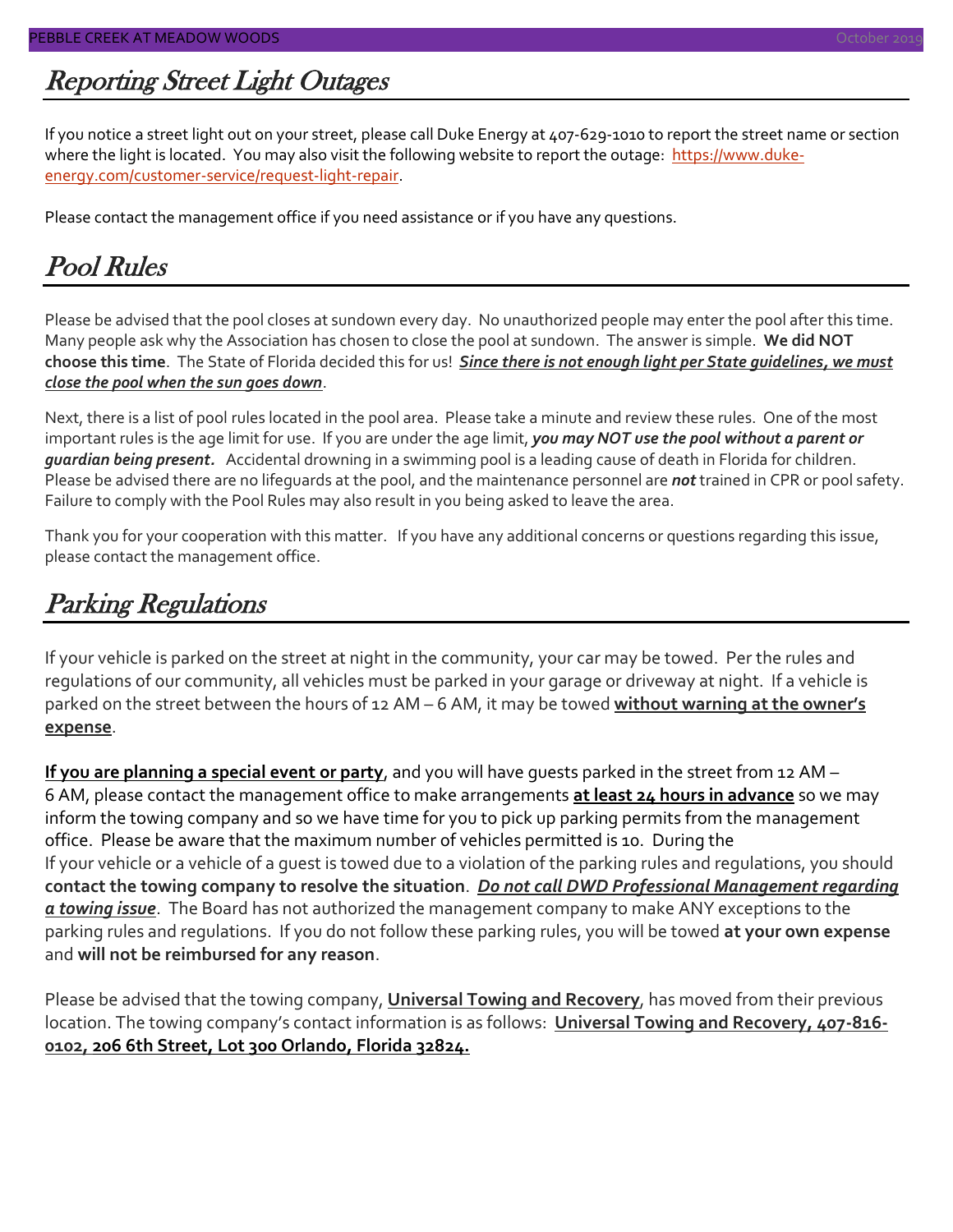### Off-Duty Sheriff's Deputy Patrols and Suspicious Activity

Your community is patrolled several days per month by an off-duty Orange County Sheriff's Deputy. The deputy is on patrol to spot suspicious activity, to help enforce traffic laws, and to help the people in communities we manage in Meadow Woods. If you see the deputy on patrol, and if you have noticed any suspicious activity, please stop the deputy and talk with him regarding your concerns. You should also call the Orange County Sheriff's Department at (407) 836-4357 to report suspicious or criminal activities. **The Sheriff's Department is the only organization charged with the protection of your property, and they are the only organization with the authority to approach and stop these people and their activities**.

Please be aware that the deputy is only able to enforce state law and county ordinances. If you see a community violation (i.e., parking on the grass, people with water balloons in the pool area, etc.), please call DWD Professional Management to address these concerns. Thank you.

### Noise Complaints

Please be aware that Orange County Sheriff's Department does not have any set time for enforcing the noise violation ordinance. According to our local deputy, the Disturbance of the Peace Statute is enforceable any time of day. **If you feel that your neighbors are violating the noise ordinance, please contact the Orange County Sheriff's Department to file a complaint at 407-836-4357**. The Sheriff's Department will then send a deputy to request the responsible party to tone down their gathering. If a second request is made concerning the same disturbance, the Sheriff's Department will take the necessary actions to ensure your neighbors follow the noise ordinance.

Please be aware that the Association is not responsible for enforcing County ordinances. Only the Sheriff's Department may enforce County ordinances and laws. If you have any questions or concerns regarding this issue, please contact the management office.

### Architectural Changes (Exterior Modifications)

It has come to our attention that some homeowners are not familiar with the steps of the Architectural Review process. That is quite understandable. We would like to take this opportunity to help anyone in our community better understand this process.

If you are going to make any changes to the front of your property, including landscaping changes, or if you intend to make any structural changes to your property (i.e., room additions, pools, screen enclosures), then you will need to fill out the Architectural Review Committee (ARC) application.

These applications will always be available on your community's website and they are included in the monthly newsletter (please see the form below). Please follow the instructions on the form and submit all of the required documents for your requested change. When you are submitting an application to the ARC, remember to include the following:

1. Two (2) copies of the property survey that show the location of the proposed changed, alteration, renovation or addition.

- 2. Two (2) drawings of your plan(s).
- 3. Two (2) copies of color samples, if applicable.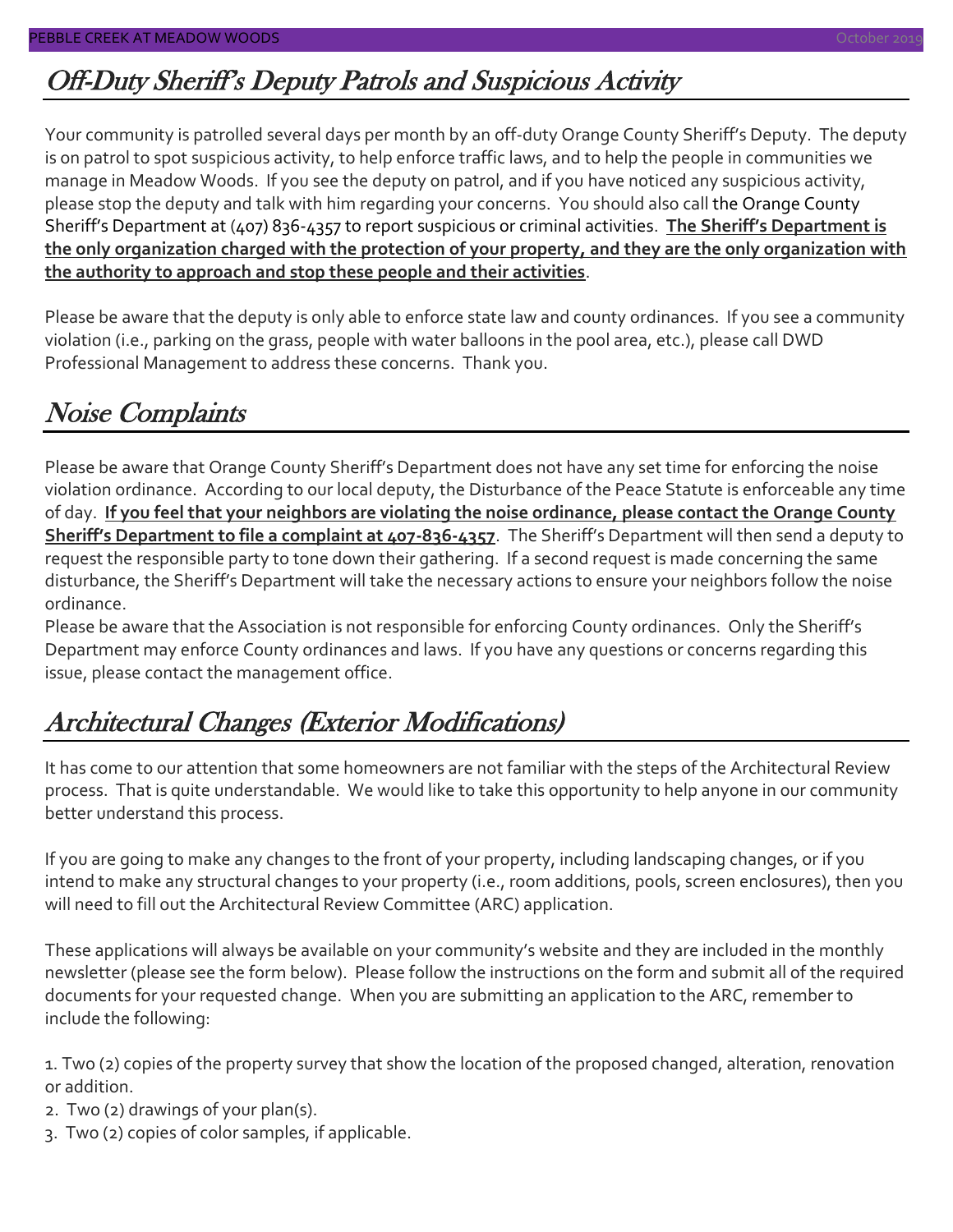Please note that applications submitted by fax or without two (2) copies of the survey, drawing, or color sample will be considered incomplete. If an application is incomplete, it will not be processed and will be returned to you.

Finally, please be aware that the Association has architectural guidelines indicating the list of approved color schemes for painting your home and the shingle colors for any roof replacements. If you would like to review these guidelines, please visit the Association's website at the following link: [https://pebblecreekatmeadowwoods.weebly.com/architectural-change-form.html.](https://pebblecreekatmeadowwoods.weebly.com/architectural-change-form.html) You may also find the approved color schemes on the Sherwin Williams website using the following link: [https://www.sherwin-williams.com/homeowners/color/find-and-explore-colors/hoa/orlando/fl/pebble-creek-at](https://www.sherwin-williams.com/homeowners/color/find-and-explore-colors/hoa/orlando/fl/pebble-creek-at-meadow-woods/)[meadow-woods/](https://www.sherwin-williams.com/homeowners/color/find-and-explore-colors/hoa/orlando/fl/pebble-creek-at-meadow-woods/)

If you have any questions, please call us at 407-251-2200, and we will be happy to assist you. Also note that management does NOT approve or deny any of these requests. We collect the applications and then submit them to the community's Architectural Review Committee (ARC). The ARC is a group of volunteer homeowners who review the applications and approve or deny the applications based on your community's written criteria (the architectural guidelines). Per Florida Statutes, this process may take up to 30 days.

As soon as the Committee makes a decision, we will mail you the letter of approval or denial. Please make sure you do not proceed with any improvements until you have heard from the Committee. I hope this helps everyone understand the Architectural Review process a little better. If this still leaves you with any questions, please feel free to contact our management office.

### Monthly Property Inspections

The community management company is tasked by the Board of Directors each month to complete an inspection of all properties within the community. Below is a list of some of the violations that they will be on the look-out for during these inspections:

- **1)** Lawns that need maintenance or full replacement (weeds, dead spots, irrigation issues, etc.)
- 2) Houses that may need pressure washing or painting. Please be aware if the paint looks faded over 50% of the visible structure, if the concrete blocks are showing through the paint over 10% of the visible structure, or if there are settling cracks throughout the home that require caulking, then we will ask for the homeowner to repaint the house
- 3) Roofs that need pressure washing.
- 4) Fences in need of cleaning and/or repair
- 5) Driveways that may need repairs or pressure washing
- 6) Weeds and grass in flower beds and missing mulch or stones in flower bed area
- 7) Roofs with mold or broken/missing shingles
- 8) Parking in the grass
- 9) Commercial vehicles, recreational vehicles, or trailers in driveways

The community management company's staff members will inspect each property from the road in a vehicle, and they will take pictures of any violations. They will not go onto your property to complete their inspection. Please be kind to the inspectors when they are completing their monthly inspections. The staff members will always identify themselves when approached if you have questions. However, please do not approach them in a hostile or negative manner. They are there to complete a job as directed by the Board of Directors and to help the community.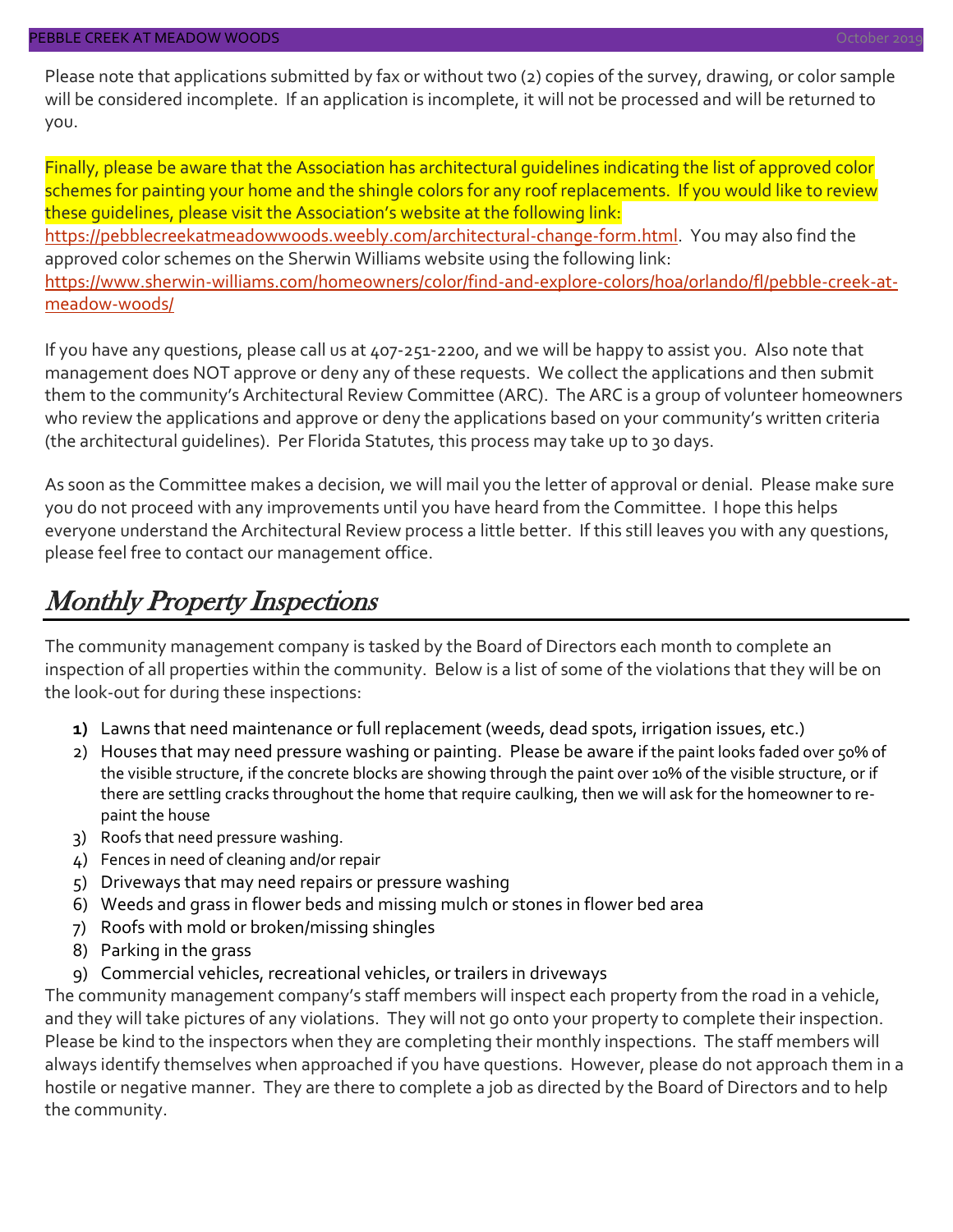#### PEBBLE CREEK AT MEADOW WOODS October 2019

If the inspectors find any problems with the exterior of your home, the management company will send you a letter notifying you of the violation. If you receive a violation letter, please feel free to contact the management company via email or by phone if you have any questions or if you need more time to correct the area of concern. The management company will work with you to make the needed improvements. Communication is very important so we can work together to maintain and improve our property values. Thank you for your cooperation regarding these matters.



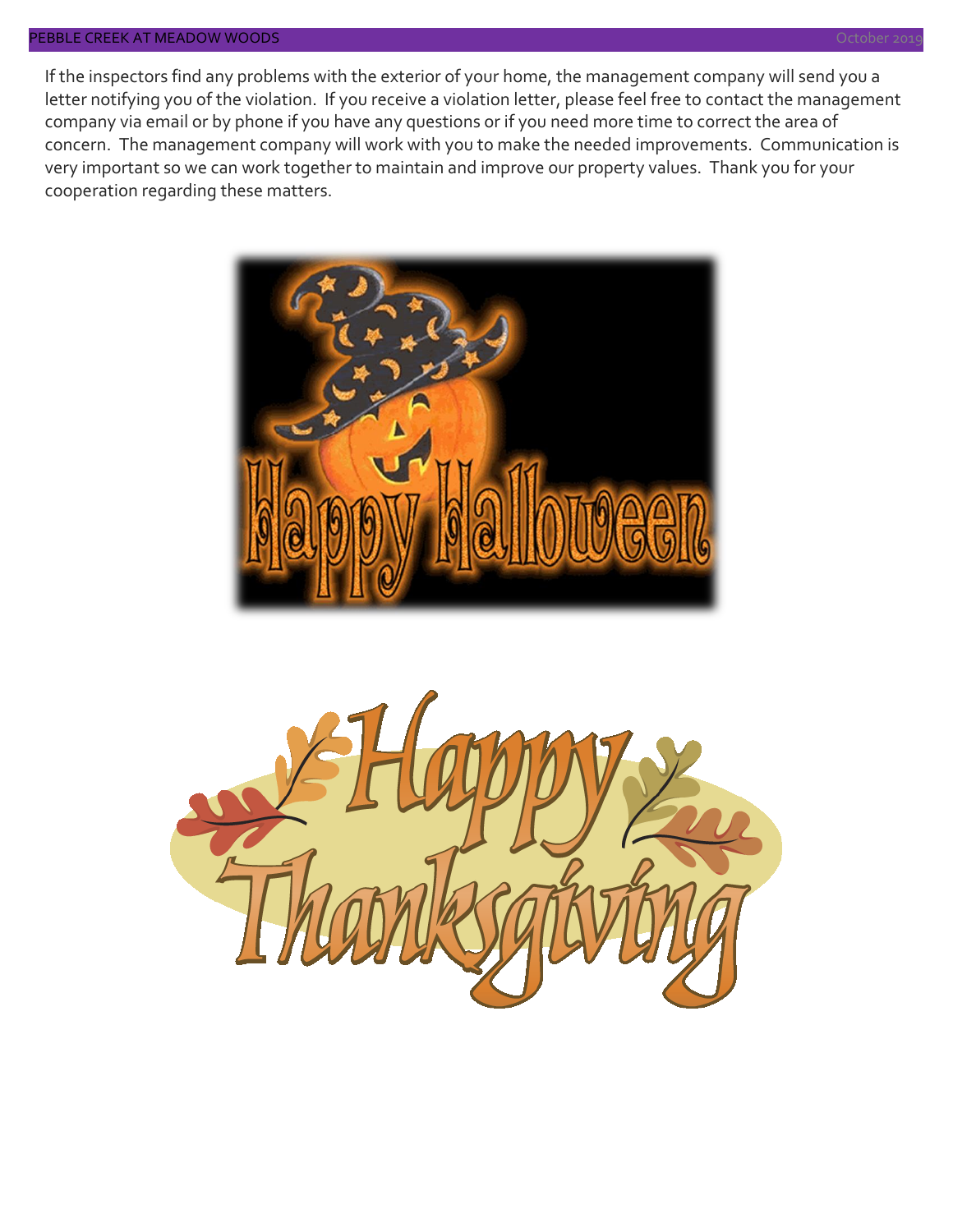#### **Emergency:**

| Fire, Police, Medical Emergency: | 911 |
|----------------------------------|-----|
|                                  |     |

#### **Law Enforcement:**

| 407-836-4357 |
|--------------|
|              |
|              |
|              |

#### **Utilities:**

| Orange County Utilities: | 407-836-5515 |  |  |
|--------------------------|--------------|--|--|
|                          |              |  |  |

#### **Chamber of Commerce:**

| Orlando Chamber of Commerce: | 407-425-1234 |  |  |
|------------------------------|--------------|--|--|
|                              |              |  |  |

#### **Miscellaneous:**

| Orange County Public Schools:                        | 407-317-3200 |
|------------------------------------------------------|--------------|
| Orange County Office of Emergency<br>Management:     | 407-836-9140 |
| Orange County Health Department:                     | 407-858-1400 |
| Florida Poison Information Center:                   | 800-222-1222 |
| Orange County Public Library:                        | 407-836-7390 |
| Social Security Administration:                      | 800-772-1213 |
| <b>Orange County</b><br>Voters' Registration Office: | 407-836-2070 |
| <b>Orange County Animal Services:</b>                | 407-836-3111 |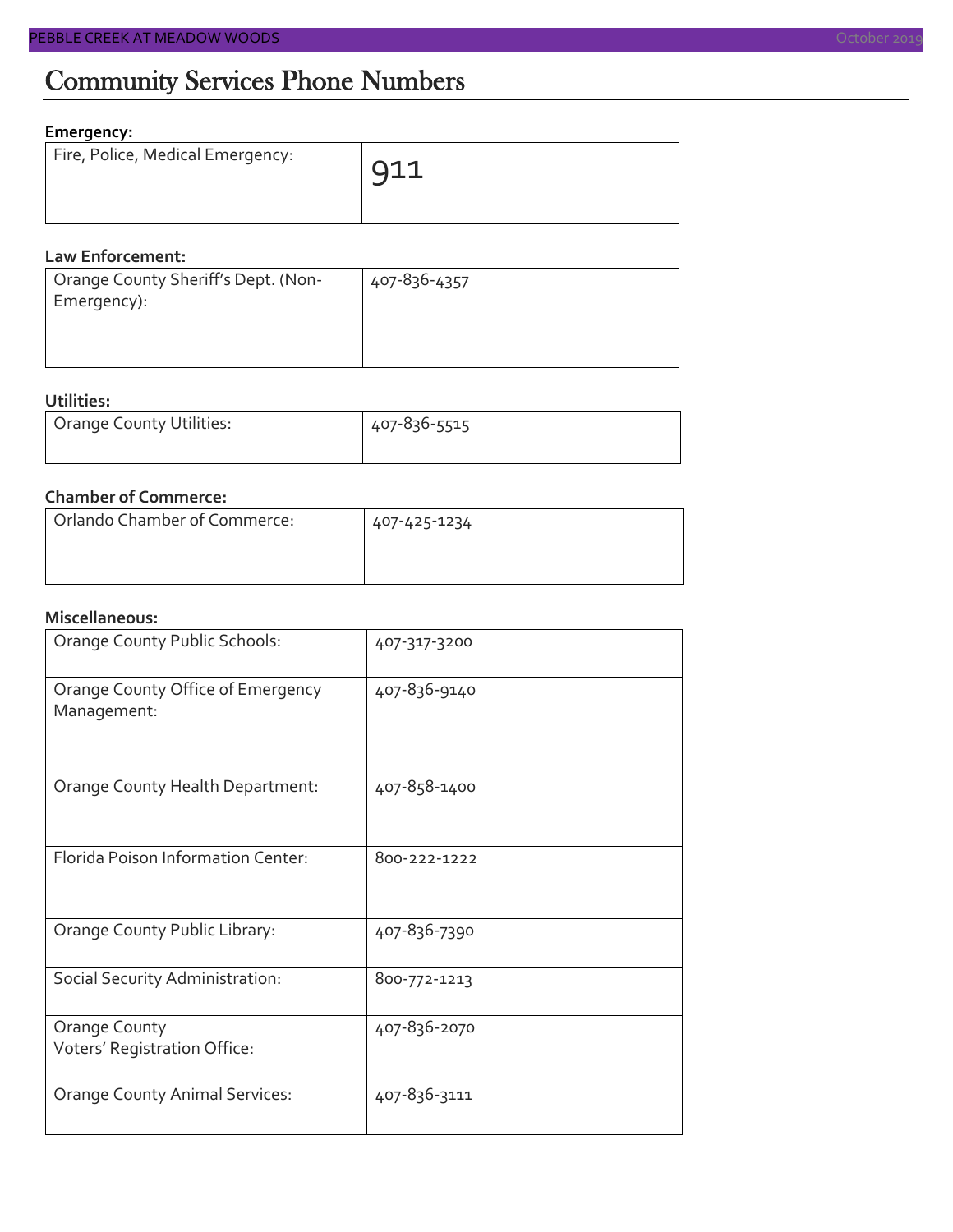#### **PEBBLE CREEK AT MEADOW WOODS HOMEOWNERS' ASSOCIATION, INC.** MAIL OR EMAIL FORM TO: 9419 Tradeport Drive, Orlando, FL 32827

PHONE: 407-251-2200 FAX: 800-759-1820 EMAIL: [info@dwdpm.com](mailto:info@dwdpm.com)

#### **ARCHITECTURAL REVIEW BOARD (ARB) APPLICATION**

|                                                                                                                                       | Mailing Address: ____________                                   |                                                                                                                   |                                            |                                     |  |  |  |
|---------------------------------------------------------------------------------------------------------------------------------------|-----------------------------------------------------------------|-------------------------------------------------------------------------------------------------------------------|--------------------------------------------|-------------------------------------|--|--|--|
|                                                                                                                                       |                                                                 |                                                                                                                   |                                            | E-mail: ___________________________ |  |  |  |
| In Accordance with the Declaration of Covenants, Conditions and Restrictions and the Association's Rule and Requlations, Installation |                                                                 |                                                                                                                   |                                            |                                     |  |  |  |
|                                                                                                                                       | must conform to this approval and the Association's quidelines. |                                                                                                                   |                                            |                                     |  |  |  |
|                                                                                                                                       |                                                                 | I hereby request consent to make the following changes, alteration, renovations and /or additions to my property. |                                            |                                     |  |  |  |
| () Fence                                                                                                                              |                                                                 | () Swimming Pool () Lawn Ornament () Screen Enclosure                                                             |                                            | () Landscaping                      |  |  |  |
| ( ) Patio                                                                                                                             | ( ) Exterior Color                                              | () Lawn Replacement                                                                                               | ( ) Other ________________________________ |                                     |  |  |  |
| Description:                                                                                                                          |                                                                 |                                                                                                                   |                                            |                                     |  |  |  |

Attach two (2) copies of the property survey that shows the locations of the proposed change, alteration, renovation or addition.

\_\_\_\_\_\_\_\_\_\_\_\_\_\_\_\_\_\_\_\_\_\_\_\_\_\_\_\_\_\_\_\_\_\_\_\_\_\_\_\_\_\_\_\_\_\_\_\_\_\_\_\_\_\_\_\_\_\_\_\_\_\_\_\_\_\_\_\_\_\_\_\_\_\_\_\_\_\_\_\_\_\_\_\_\_\_\_\_\_\_\_

Attach two (2) drawings of your plan(s). Attach two (2) color samples, if applicable.

#### **NOTE: Applications submitted by fax or without two (2) copies of the survey, drawing, or color sample will be considered incomplete. If an application is incomplete, it will not be processed and will be returned to you.**

I hereby understand and agree to the following conditions.

- 1. No work will begin until written approval is received from the Association. You have 60 days from the approval date to complete the work. If not, then you must reapply for ARB approval.
- 2. All work will be done expeditiously once commenced and will be done in a professional manner by a licensed contractor or myself.
- 3. All work will be performed timely and in a manner that will minimize interference and inconvenience to other residents.
- 4. I assume all liability and will be responsible for any and all damages to other lots and/or common area, which may result from performance of this work.
- 5. I will be responsible for the conduct of all persons, agents, contractors, subcontractors and employees who are connected with this work.
- 6. I am responsible for complying with all applicable federal, state and local laws, codes, regulations and requirements in connection with this work. I will obtain any necessary governmental permits and approval for the work.
- 7. Upon receipt DWD Professional Management, LLC will forward the ARB Application to the Association. A decision by the Association may take up to 30 days. I will be notified in writing when the application is either approved or denied.

ALL HOMEOWNERS ARE RESPONSIBLE FOR FOLLOWING THE RULES AND GUIDELINES OF THEIR ASSOCIATION WHEN MAKING ANY EXTERIOR MODIFICATIONS.<br>Signature of Qurec(c):

|                                   |             | Date: <u>_____________________</u> |                              |                                            |  |  |
|-----------------------------------|-------------|------------------------------------|------------------------------|--------------------------------------------|--|--|
|                                   |             |                                    | DO Not Write Below This Line |                                            |  |  |
| This Application is hereby:       | () Approved |                                    | ( ) Denied                   |                                            |  |  |
|                                   |             |                                    |                              |                                            |  |  |
|                                   |             |                                    |                              |                                            |  |  |
|                                   |             |                                    |                              |                                            |  |  |
|                                   |             |                                    |                              |                                            |  |  |
|                                   |             |                                    |                              |                                            |  |  |
|                                   |             |                                    |                              |                                            |  |  |
| Date Received <b>Example 2018</b> |             |                                    | Mailed to Assoc.             | Mailed to Owner Mail Allen Mailed to Owner |  |  |